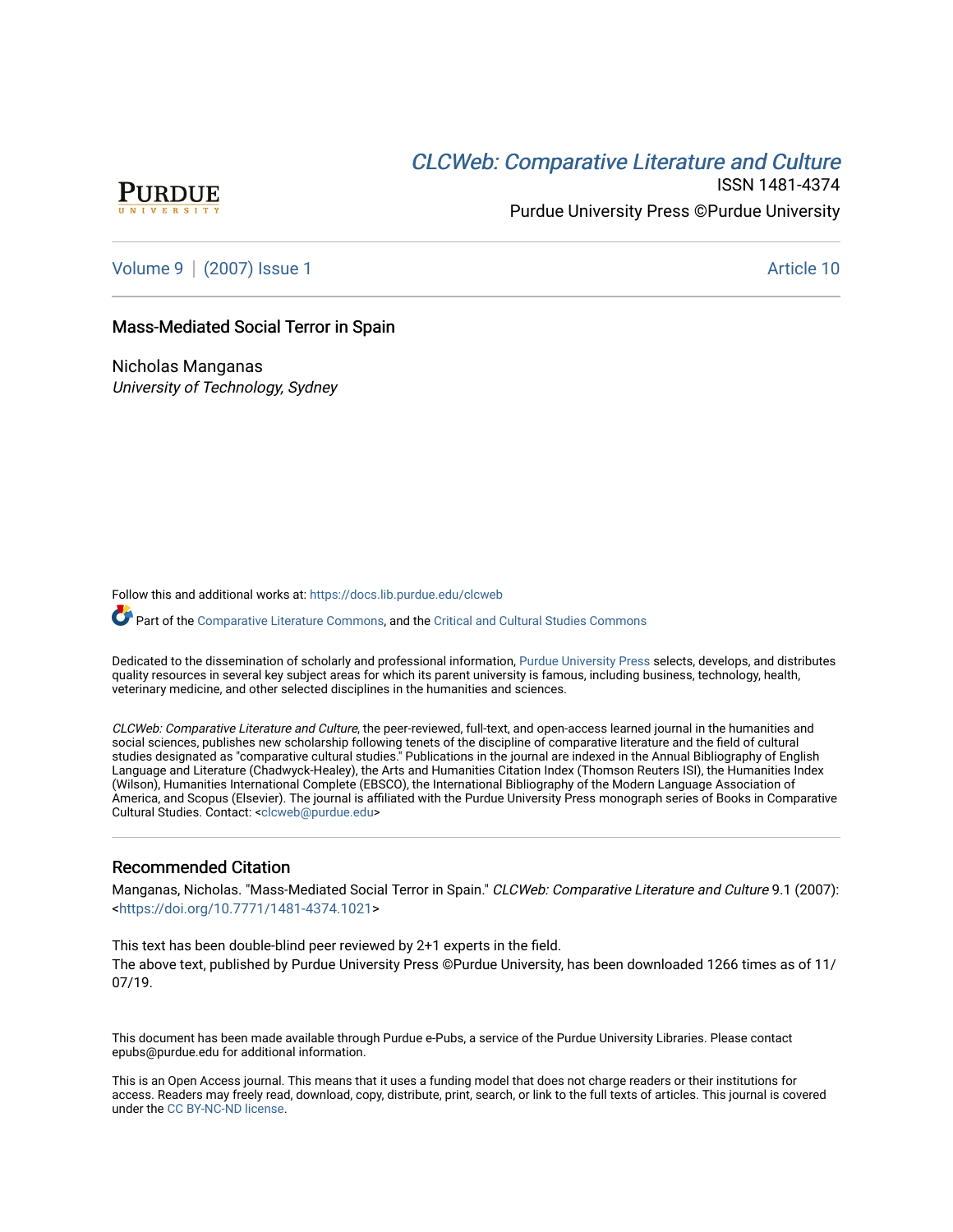# PURDUE

UNIVERSITY PRESS <http://www.thepress.purdue.edu>



ISSN 1481-4374 <http://docs.lib.purdue.edu/clcweb> Purdue University Press ©Purdue University

CLCWeb: Comparative Literature and Culture, the peer-reviewed, full-text, and open-access learned journal in the humanities and social sciences, publishes new scholarship following tenets of the discipline of comparative literature and the field of cultural studies designated as "comparative cultural studies." In addition to the publication of articles, the journal publishes review articles of scholarly books and publishes research material in its Library Series. Publications in the journal are indexed in the Annual Bibliography of English Language and Literature (Chadwyck-Healey), the Arts and Humanities Citation Index (Thomson Reuters ISI), the Humanities Index (Wilson), Humanities International Complete (EBSCO), the International Bibliography of the Modern Langua-ge Association of America, and Scopus (Elsevier). The journal is affiliated with the Purdue University Press monog-raph series of Books in Comparative Cultural Studies. Contact: <clcweb@purdue.edu>

#### Volume 9 Issue 1 (March 2007) Article 10 Nicholas Manganas, "Mass-Mediated Social Terror in Spain"

<http://docs.lib.purdue.edu/clcweb/vol9/iss1/10>

Contents of CLCWeb: Comparative Literature and Culture 9.1 (2007) Thematic Issue Representing Humanity in an Age of Terror Edited by Sophia A. McClennen and Henry James Morello <http://docs.lib.purdue.edu/clcweb/vol9/iss1/>

Abstract: In his paper, "Mass-Mediated Social Terror in Spain," Nicholas Manganas explores mass-mediated narratives associated with social terror. Manganas posits that one approach to understanding social terror is to conceptualize it as a process of narrativization. Manganas takes a global view while at the same time applying that approach to the contemporary Spanish political and cultural context following the 11 March 2004 terrorist attacks in Madrid. He views the current social and political panorama of Spain as an example of social terror in dialogue with both current and historical national discourses. Manganas details the events surrounding the March 11 attack in Madrid in 2004 and posits that mass-mediated narratives of social terror can be both a struggle to negotiate current political battles of (national) identity, and also a struggle to renegotiate historical pacts that emerged from regimes of social terror such as the Franco dictatorship (1936-1975). The tensions between the image of the nation during Franco and after the attacks are understood in relation to the role of the mass media in reflecting, shaping, and fostering a state of social terror.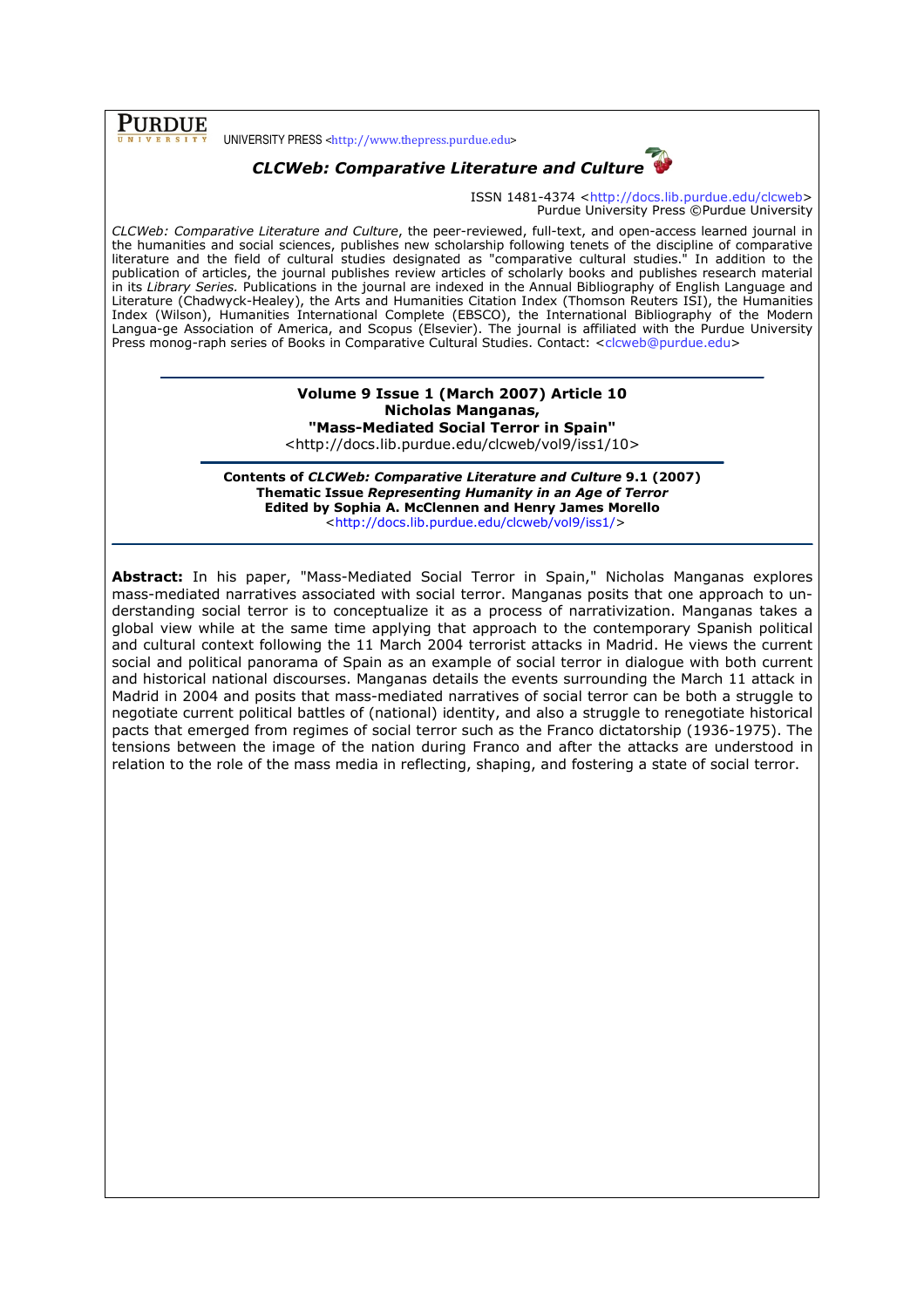### Nicholas MANGANAS

### Mass-Mediated Social Terror in Spain

On 11 March 2004, ten bombs exploded in and around Madrid's Atocha station, killing 191 people and wounding another 1,500. The 11 March attacks were executed by thirteen Islamic "terrorists" 911 days after the 9/11 attacks whose *modus operandi* was imitated (four trains paralleled four planes) (see Calvo 9). The attack occurred three days before the 14 March national election when it was generally believed that the then Spanish Prime Minister José María Aznar would lead the conservative Partido Popular (PP: Popular Party) into its third term in office. In a narrative of events that will go down in popular Spanish history the PP promptly blamed the attack on the Basque Separatist group Euskadi ta Askatasuna (ETA). Although within hours the evidence indicated that an Islamic group had most likely perpetrated the attack in the context of the wider global war on terror, the government continued to tell the story that ETA was responsible, as the following statement by Aznar attests: "March 11, 2004 has taken its place in the history of infamy … There are no negotiations possible or desirable with these assassins that have so often sown death through all of Spain. We will defeat them. We will succeed in finishing off the terrorist band, with the strength of the rule of law and with the unity of all Spaniards" (qtd. in Tremlett 1). Three days later, in a climate of civil division and suspicion, the people unexpectedly ejected the government from power and elected the Socialists (PSOE: Partido Socialista Obrero Español) under the leadership of José Luís Rodríguez Zapatero. The PSOE, in turn, withdrew immediately Spanish troops from Iraq and in the process was perceived by conservative political commentators around the world to have sabotaged its relations with the world's sole superpower -- the United States of America.

In this study, I locate the narratives that Spanish citizens use to commonly "know" themselves (as historical subjects) during periods of social terror with particular focus on the narratives related to the 3/11 attacks. Spain's constitutive cultural and political narratives are many and complex, and they vary significantly according to time and place. However, some official "narratives" that emanate from the Spanish government are crucial in understanding recent developments in Spanish political culture particularly as they relate to discourses of terror, even if these narratives are not always coherent and can be arbitrary and contested. The 3/11 attacks present an opportunity to study how these narratives circulated publicly in a moment of terror and how the Spanish government attempted to turn a moment of fear into one of political gain by using a particular narrative that actually backfired. The essay seeks to demonstrate that the 3/11 attacks in Madrid led to a clash of narrative efforts to make sense of the event. I also posit two related points: 1) that societies and individuals need narratives to make sense of themselves, that the media plays a role in these narratives, and that regimes of social terror and political parties benefit from these narratives and 2) that mass-mediated narratives of social terror that emerged in the aftermath of the 11 March 2004 attacks in Madrid can be understood as a site of struggle both to negotiate current political battles of national identity as well as to renegotiate previous narratives of national identity, especially in this case the narratives that emerged from the Franco dictatorship (1936-1975) that constructed national identity similarly out of a context of social terror.

The Spanish state has a long and persistent history of conflict that could fit into a broad definition of "terrorism." Forms of "terrorism" and "social terror" were utilized during the Spanish Civil War and under the Franco dictatorship as well (notably by the Basque separatist group ETA). That history can also be traced to the Catholic Reconquest of the Iberian Peninsula from Islamic control, a struggle that ended in 1492. But, although it is acknowledged from the outset that such a long historical trajectory exists, the focus here is on the events surrounding the 11 March attacks in Madrid, particularly the three days between the attack and the national election on 14 March. Those three days constituted a unique form of social terror unleashed upon the Spanish people. Aside from the fact that a series of bombings threatened the stability of the country, the ambiguous nature of the attack and the politicization of the event by the government created a precarious environment that challenged the historical narratives of the unified Spanish state and the regional identities or nations (i.e., Basque Country, Catalonia, Galicia) subsumed into it. Here, I work from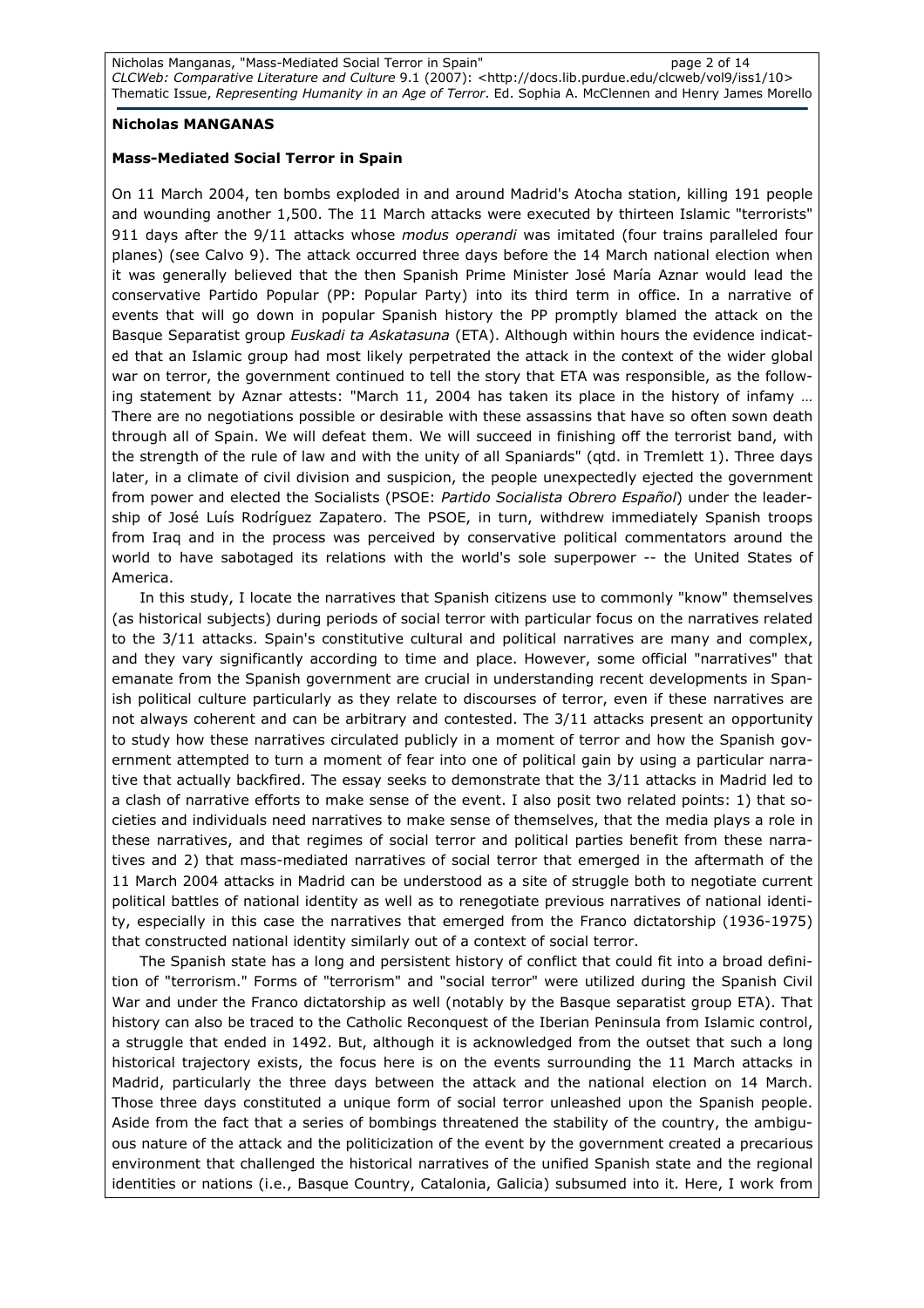Nicholas Manganas, "Mass-Mediated Social Terror in Spain" page 3 of 14 CLCWeb: Comparative Literature and Culture 9.1 (2007): <http://docs.lib.purdue.edu/clcweb/vol9/iss1/10> Thematic Issue, Representing Humanity in an Age of Terror. Ed. Sophia A. McClennen and Henry James Morello

the presumption that certain crucial collective narratives of Spanish identity and nation-forming have been disturbed or undermined in recent decades, even though these narratives persist in public consciousness. I argue that the fracturing of these narratives culminated with the "terrorist" attacks in Madrid on 11 March and the subsequent change in government. Although these constitutive narratives have neither been abandoned nor superseded by other narratives, their troubled condition has significant political implications for the future of many facets of the Spanish state and the nations contained by that state. In addition, the following analysis questions whether these narratives are "really true," what function of power these purported truths serve, and hence, what each fiction disguises, displaces, enforces, and mobilizes (Brown 3). To do this we must understand the different narratives that were operating in Spain during the days surrounding the 11 March attacks and the different ways that these political constitutive narratives circulated within political discourse, particularly how they intersected with historical narratives that emerged in the context of social terror (e.g., the Spanish Civil War, the Franco regime, Basque separatism) -- narratives that have left a trace in the politics of the present and that since 3/11 have regained potency within state-mediated discourses.

The concept of a teleological and progressive history, the conviction that history has reason, purpose, and direction, was fundamental to the concept of modernity (see Brown 5). This progressive master narrative has not been entirely superseded but it has been seriously undermined, especially by the number of regimes that have unleashed one kind of social terror or another upon innocent populations. Nazi Germany is of course the most notorious example, but other examples can be found almost anywhere in the world: Latin American dictatorships, McCarthyism in the United States, ethnic cleansing in the Balkans and Africa, anti-immigrant scare-mongering in Western Europe, Australia, and the U.S.A., and so on. Indeed, modernity's obsession with progress (from human rights to economic development) appears now, in the post 9/11 era, to be rather optimistic. Post 9/11, few if any terms, are as loaded with ideological and symbolic meaning, and yet difficult to pin down, as "terrorism." The concept of "social terror" is similarly elusive. Social terror cannot (and should not) be reduced to a "terrorist attack," even one of the magnitude of the 11 September 2001 attacks in the United States. Instead, uses of social terror as a concept should be more fluid and radical in their presumptions. Social terror, by implication, refers to a type of terror inflicted upon a collective, the mass, or as Michael Hardt and Antonio Negri would put it, the "multitude." It is not overtly concerned with the suffering of the individual (assuming that to be terrorized is to suffer). Although all pain and suffering can only be felt individually (we can only empathize with the pain of others), social terror works on the level of society; it is about terrorizing society en masse. Social terror must have an agenda. It must be implemented for a purpose, if not to control society, then to regulate it, influence it, or shape it into something altogether different. In short, social terror is about power. But it is not the type of power that Michel Foucault called "disciplinary power" (242), the techniques of power that were centered essentially on the individual body. Disciplinary power relied on a whole system of surveillance and hierarchies – all the technology that, according to Foucault, could be described as the disciplinary technology of labor (242). Rather, the technique of power that social terror utilizes is a technology of power that emerged in the eighteenth century. Although this new technique of power does not replace disciplinary power, it exists at a different level, on a different scale. This new technique of power was in Foucault's words, not a disciplinary power but a "biopower" that is not individualizing, but, rather, massifying (242-43). Biopower does not exactly deal with society (the social body), and nor does it deal with the individual-as-body. It is "a new body, a multiple body, a body with so many heads that, while they might not be infinite in number, cannot necessarily be counted" (Foucault 245). Biopolitics conceives and deals with the population as political problem. The aim of this new technology of power is not to discipline the body but to take control of life and the biological processes of humanity in order to ensure that they are not disciplined, but regularized (Foucault 247). The inevitable consequence of biopower is that it spurs the installation of myriad security mechanisms around the random element inherent in a population. That is, all the processes characteristic of birth, death, production, and illness. In sum, biopower is integrated across all sections of society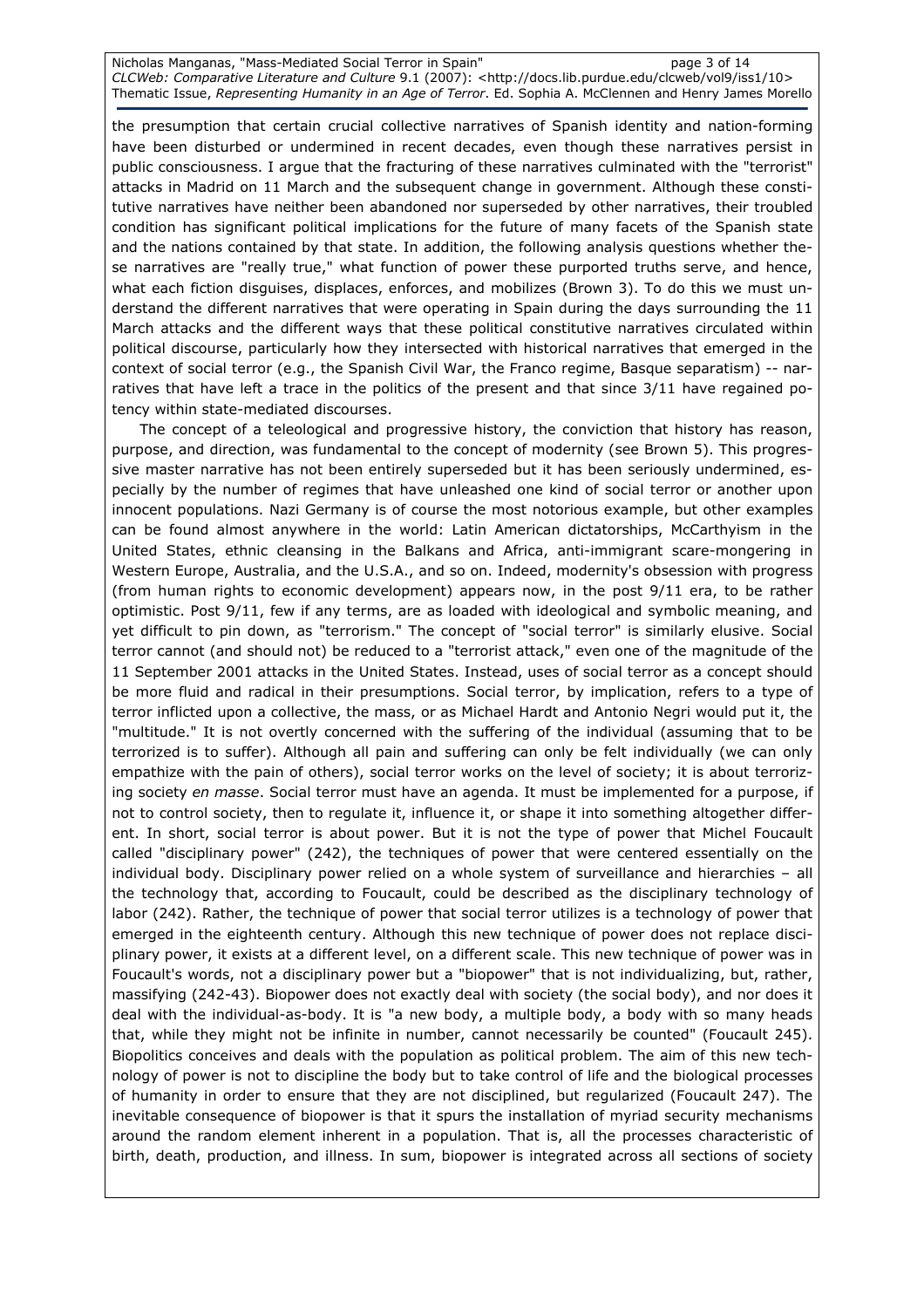with the ultimate intention to regularize, harmonize, and normalize the population as political problem.

Social terror, therefore, works in two ways. First, social terror is used by the state to enforce the regularization process that spurs on biopolitics (that is, through authoritarian regimes such as Fascism or through a neo-liberal conception of globalization or empire that attempts to regularize both the political economy and the society that sustains it). Second, non-state actors use social terror in order to disrupt the regularization process and thus achieve some kind of political realignment (e.g., separatist and revolutionary groups, "terrorist" organizations, and even nongovernmental organizations that aim to disrupt biopolitical regimes). Social terror, therefore, is something that is experienced by individuals even though its target is the mass. Social terror must, in some sense, disrupt what is "normal," destabilize the way things should be and the way things were. Social terror is intrinsically linked to biopolitics because all forms of terror in essence aim not only to control the population as a political problem but to regularize all levels of society, an unending process leading towards homogeneity. Biopower, however, does not only exist within states. The European Union and the World Trade Organization are two supranational examples that demonstrate the bureaucratic zeal for uniformity, especially in terms of economic integration. Foucault, therefore, was quite prescient in his series of lectures in 1975-1976 at the Collège de France by singling out "regulation" as a more ominous form (or technique) of power that also challenged history as emancipatory and progressive. It is no wonder, then, that Hardt and Negri also adopted Foucault's concept of biopower in their analysis of the regularizing power of globalization detailed in their two manifestos Empire and Multitude.

The question thus arises, how can the discipline of cultural studies represent social terror without negating individual suffering and while simultaneously acknowledging the global framework that sustains it? One approach might be to consider social terror as constituted through, and guided by narrativity, in that all social processes and interactions are narratively mediated (Somers 364). It would seem impossible to explore the complexities of representing humanity during moments of social terror except through a narrative. When confronted by the "terrorist" attacks in Madrid critical theorists need to ask how they might understand this historical event if not through, on the one hand, a narrative (ten bombs exploded, killing 191 people, leading to the government being voted from office three days later), or, on the other hand, as memory (memory in this case being the raw material of history, that is, as the essential element that constructs individual and collective identity) (see Le Goff 98)? Through narratives (our life stories) we come to know and make sense of the social world. Our social identities are inscribed within these narratives, as is our memory of them. Social terror might be directed from the state, or from non-state actors, but the result is the same: we need narratives to make sense of the world around us, as does the state itself. All states narratively mediate the biopolitical field. Otherwise, the so-called masses -- the multiple body with so many heads -- would be unable to make sense of the regularization process. Narratives can circulate in society in different ways, can be contested, and are not always exclusionary. The following section demonstrates that, despite the complexity of historical narratives in the Spanish state, it is possible to delineate their evolution over time and to ascertain their function in representing humanity during moments of terror.

Throughout the twentieth century, the concept of las dos Españas (liberal and conservative Spains) attained almost mythological significance in the area of contemporary Spanish cultural thought and related scholarship. It is not difficult to understand why. The Spanish state has a long and violent history that can be traced back to the Spanish Reconquest and beyond. It is therefore easy for theorists to narrativize this "violent" trajectory as a struggle between two anthropomorphized equals with corresponding and unambiguous values. On the one side, "liberal" Spain is accorded the values of the French Revolution and is described as being anti-monarchical and pro-European. On the other side, "conservative" Spain is branded as traditionalist, centralist, promonarchical and anti-regionalist. Liberal Spain's moment of glory was the Second Republic (1931- 1939), which established full political and intellectual liberty, separated Church from State, successfully initiated Catalan autonomy as a first step in recognizing the culturally and nationally diverse nature of Spain as a state, as well as initiating land reform despite the opposition of the tra-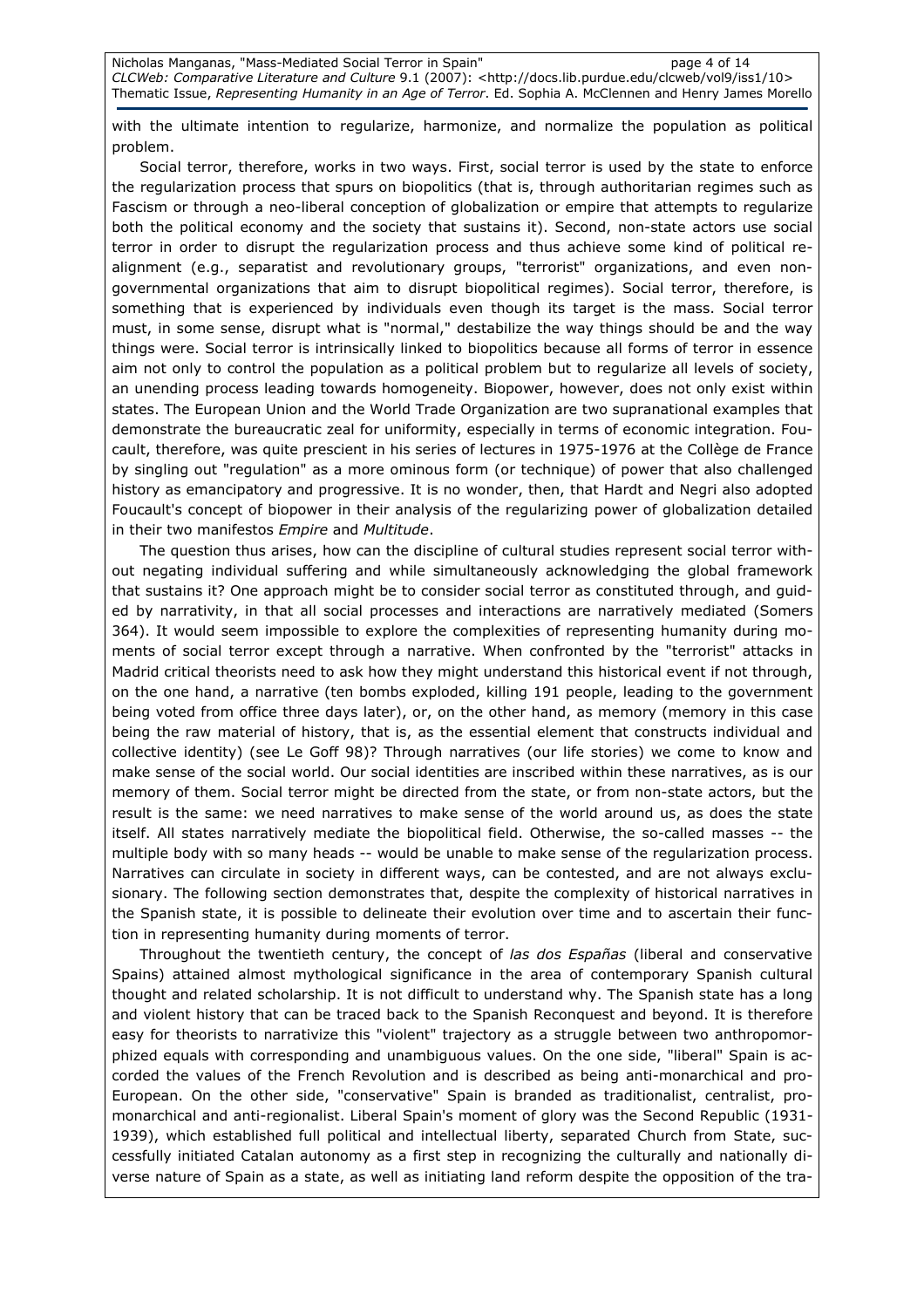Nicholas Manganas, "Mass-Mediated Social Terror in Spain" and page 5 of 14 CLCWeb: Comparative Literature and Culture 9.1 (2007): <http://docs.lib.purdue.edu/clcweb/vol9/iss1/10> Thematic Issue, Representing Humanity in an Age of Terror. Ed. Sophia A. McClennen and Henry James Morello

ditional ruling classes. In popular history, the stark difference in ideologies of las dos Españas clashed, leading to three years of civil war (1936-1939) and culminating in almost forty years of dictatorship under the Franco regime (1939-1975). This regime has been cast as the epitome of "conservative" Spain: the logical conclusion of traditionalist values that are at once illegitimate, oppressive, and undemocratic. The problem with this narrative is that it is overly deterministic and it assumes that every Spanish citizen can be neatly situated on one side or the other, with undivided loyalty to the corresponding values of conservative or liberal Spains. Nonetheless, this is a potent narrative and for the families that lost loved ones on both sides of the Civil War this division is very much real. Yet, despite the Franco dictatorship's efforts to erase the legacy of "liberal" Spain from what Franco termed the patria (not only a spiritual, social, and historic unity, but also one that posited Catholicism and the state as the central organizing power) the concept of las dos Españas remained in the consciousness of the regime (see Balfour 115). After all, the regime needed the liberals to symbolize the "other" or the "anti-nation." The Franco regime's social narrative claimed that it was restoring "order" to Spain after the chaos that ensued with the liberal Second Republic. Liberal Spain was thus accorded the values of "disorder" -- a narrative that has remained dominant to this day in much of the Spanish mass media. The narrative of las dos Españas was kept alive during the Franco regime through the ritualized process of "purifying" the nation from any influence from the enemy. As Helen Graham notes, the military actively recruited thousands of civilian vigilantes to carry out a dirty war against the defeated Republicans (315). For Graham, "this was the beginning of the 'fellowship of blood,' of the complicity of whole sectors of Spanish society, 'ordinary Spaniards' who became enmeshed in the murder of their compatriots" (Graham 315). The violence brought down against those associated with the Republicans usually derived from a need to humiliate or break the enemy, publicly or otherwise, such as through mass public executions followed by the exhibition of corpses on the street. Graham argues that all these forms of violence "were functioning as rituals through which social and political control could be reenacted" (318). When the Francoists murdered the "enemy," they were murdering the threat of change. The assumption was that a "new" Spain could only be reborn through a blood sacrifice -- a process of purification (318). The sum of this "politics of retribution" was that the Republican dead could not be publicly mourned. As Graham states: "the defeated cast no reflection. No public space was theirs" (321). The result was a devastating schism between public and private memory in post-civil war Spain (321). As the Franco dictatorship progressed, the inhuman "Other" slowly became Basque "terrorists" and any dissident who challenged the centralist government.

With Franco's death in 1975, Spain ended 36 years of military dictatorship that had been, for the most part, a stable if brutal regime. With the transition to democracy, many exiles and victims of Franco's social terror hoped that the ghosts of the past would be unleashed and that a process of reconciliation would somehow be addressed. Instead, the repression of these memories intensified and an unofficial policy of forgetting, a "pact of silence" was "agreed by the Francoist elites in return for a de facto political amnesty" meaning that no Francoist would be called to judicial account (Graham 322). But what in effect is the process of "pacting" and what can it tell us about the recuperation of public memory in the contemporary Spanish state? In Stephanie R. Golob's study of "pacted democracy" and the legal case involving the ex-Chilean dictator Pinochet, she argues that "pacting … involves both the construction of a new future-oriented post-authoritarian 'constitutive story' and what might be called a non-story, a 'pact of silence'" ("Forced to be Free" 32). Thus, the process of pacting can be described as a form of narrativization. In the Spanish case, the pacting elites purposefully chose the narrative of peace, stability, and prosperity instead of truth and justice. According to Golob, these choices were made in order to re-imagine the Spanish state in a way that appeared more inclusive (Forced, 32). Instead, the elite narrative was exclusionary in its denial of the past "as it symbolically narrowed the contours of national identity to include only those 'safe' feelings sanctioned by the official post-authoritarian narrative" ("Forced to be Free" 32). But as Golob points out, "pacts are not forever" and that "even 'successful' transition pacts sometimes have to be renegotiated or amended" ("The Pinochet Case" 47). In the Spanish case, the "pact of silence" and the "pact of forgetting" were negotiated by the Spanish elites, ex-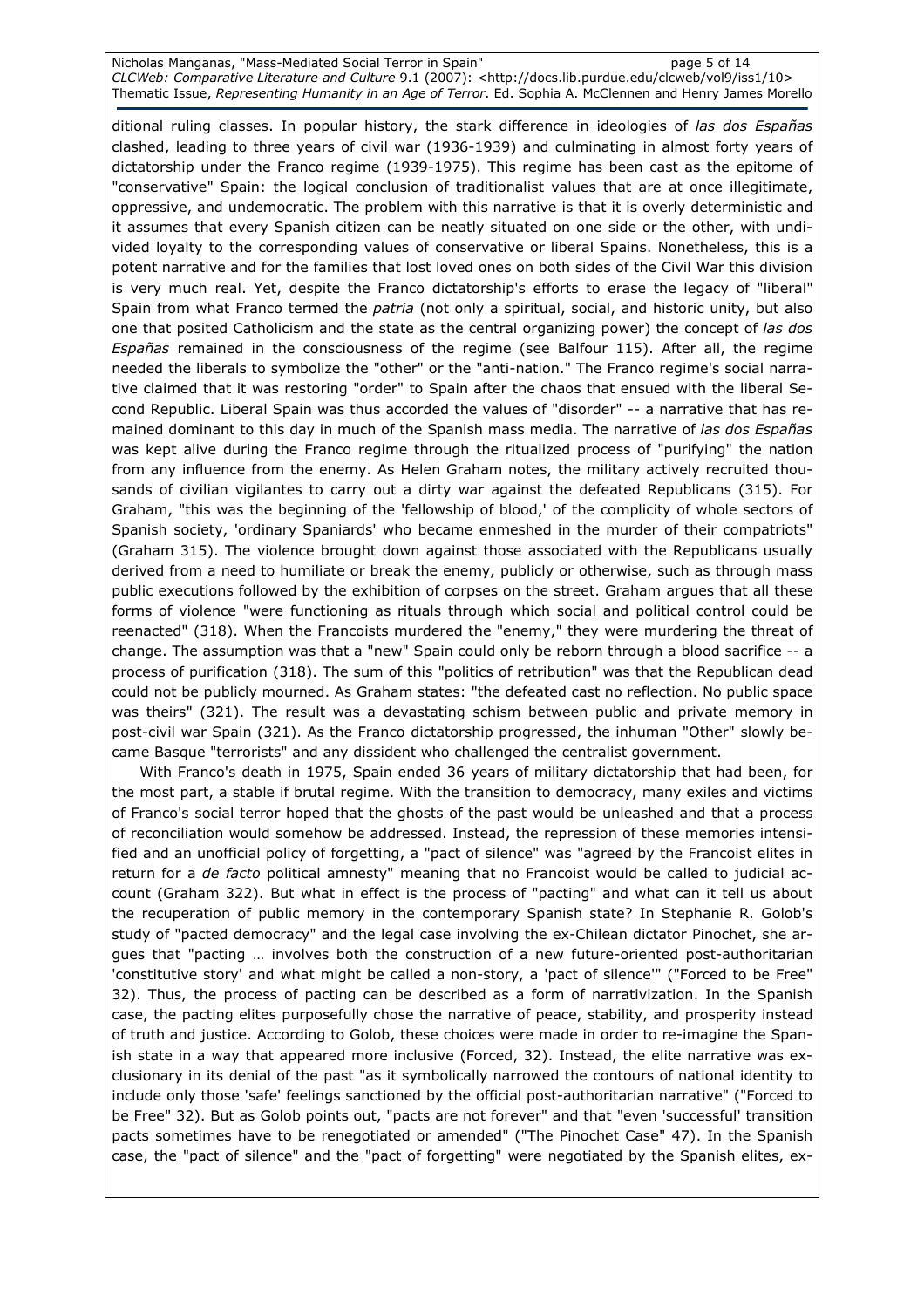Nicholas Manganas, "Mass-Mediated Social Terror in Spain" page 6 of 14 CLCWeb: Comparative Literature and Culture 9.1 (2007): <http://docs.lib.purdue.edu/clcweb/vol9/iss1/10> Thematic Issue, Representing Humanity in an Age of Terror. Ed. Sophia A. McClennen and Henry James Morello

cluding civil society. With the strengthening of Spanish civil society throughout the 1980s and 1990s these pacts were once again up for renegotiation.

Since Spain's transition to democracy began in the late 1970s within the existing cold war framework in the international order, the importance of universal human rights was still not entrenched in the international political apparatus (see Blakeley 45). However, with the third wave of democratization in the 1980s and 1990s that emerged with the end of the cold war, a welldeveloped body of international human rights law, as well as a well-established network of nongovernmental organizations promoted a "cosmopolitan liberal consensus on transnational justice" (Blakeley 45). This process culminated with the arrest of General Pinochet in London on 16 October 1998, which was spearheaded by Spain's celebrity judge Baltasar Garzón's "innovative legal argument that forced disappearance can be interpreted as an ongoing crime not only against those who were actually disappeared but also against those who continue to be obstructed in their search for the disappeared" (Blakeley 45-46). Spain's prominent role in the Pinochet case was well publicized even if it contradicted Spain's own "pact of silence" about its authoritarian past. Nevertheless, a process of recovering historical memory escalated in Spain simultaneous to the moment when widespread debates on transnational justice dominated the international legal and human rights agenda. Domestic factors were also crucial. The timing of this process coincided with a string of public anniversaries: 2000, the twenty-fifth anniversary of the death of Franco; 2001, the twentieth anniversary of the failed military coup of 23 February 1981; January 2002, the twentyfifth anniversary of the Atocha massacres (where seven lawyers belonging to Comisiones Obreras [the syndicate of the Communist Party] were killed by extreme right-wingers); April 2002, the twenty-fifth anniversary of the legalization of the Spanish Communist Party; June 2002, the twenty-fifth anniversary of the first democratic elections since 1936; and October 2002, the twentieth anniversary of the first Socialist government in post-Franco Spain. The official commemorations continued in 2003 with the twenty-fifth anniversary of the constitution (see Blakeley 46). All of these commemorations received extensive coverage in the Spanish print and broadcast media.

The Spanish media had played the important role in erasing the memory of Franco and recreating a Franco regime without its supporters. The representation of these commemorations was therefore somewhat skewed in television and print coverage. León Solís's criticism of the Spanish coverage of the anniversary of Franco's death in the Spanish daily El País highlights that the official narratives of the media attempted to establish a clear break between Spain's "murky" past and its glorious democratic future by creating a "sense of closure" about anything related to the Spanish state's authoritarian past (50-54). Nonetheless, as Georgina Blakeley posits, the fear of the return to violence that characterized the transition to democracy, a fear that was given credence by the high level of violence during that period (especially from ETA and an attempted military coup), began to dissipate with the consolidation of democracy, and I would add with Spain's firm position in the European Union. Although, the fear of a return to extreme ideology and violence still exists, according to Blakeley, it is "no longer such an obstacle to action" (47). In order to summarize this complex history it is important to highlight a few key points: the dominant narrative of the Franco regime emphasized a unified and homogenous "nation," where the violence of the Civil War was more or less erased from public memory. With the transition to democracy, the unofficial "pacts" as described by Golob sought to leave aside this violent history in the hope of consolidating a smooth democratic transition that would allow for Spain's successful integration into the European Union and NATO. During this time, the narrativization of ETA in Spanish society also changed dramatically. From a somewhat legitimate "resistance" movement against a Fascist dictator (whose murder of Franco's successor General Carrero Blanco in 1973 was credited by many Spaniards as the single act that promoted democracy in Spain), ETA's continual and unremitting attacks against a democratically elected government lost all legitimacy throughout Spain except in some quarters of the Basque Country, although even there support for ETA's violent tactics remained low (estimated to be around ten percent). In Spain, being branded a "nationalist" became an insult, a term usually reserved for regional nationalists who had not yet "matured" into sensible democrats. ETA had become an anachronism, an echo of the Franco era that continually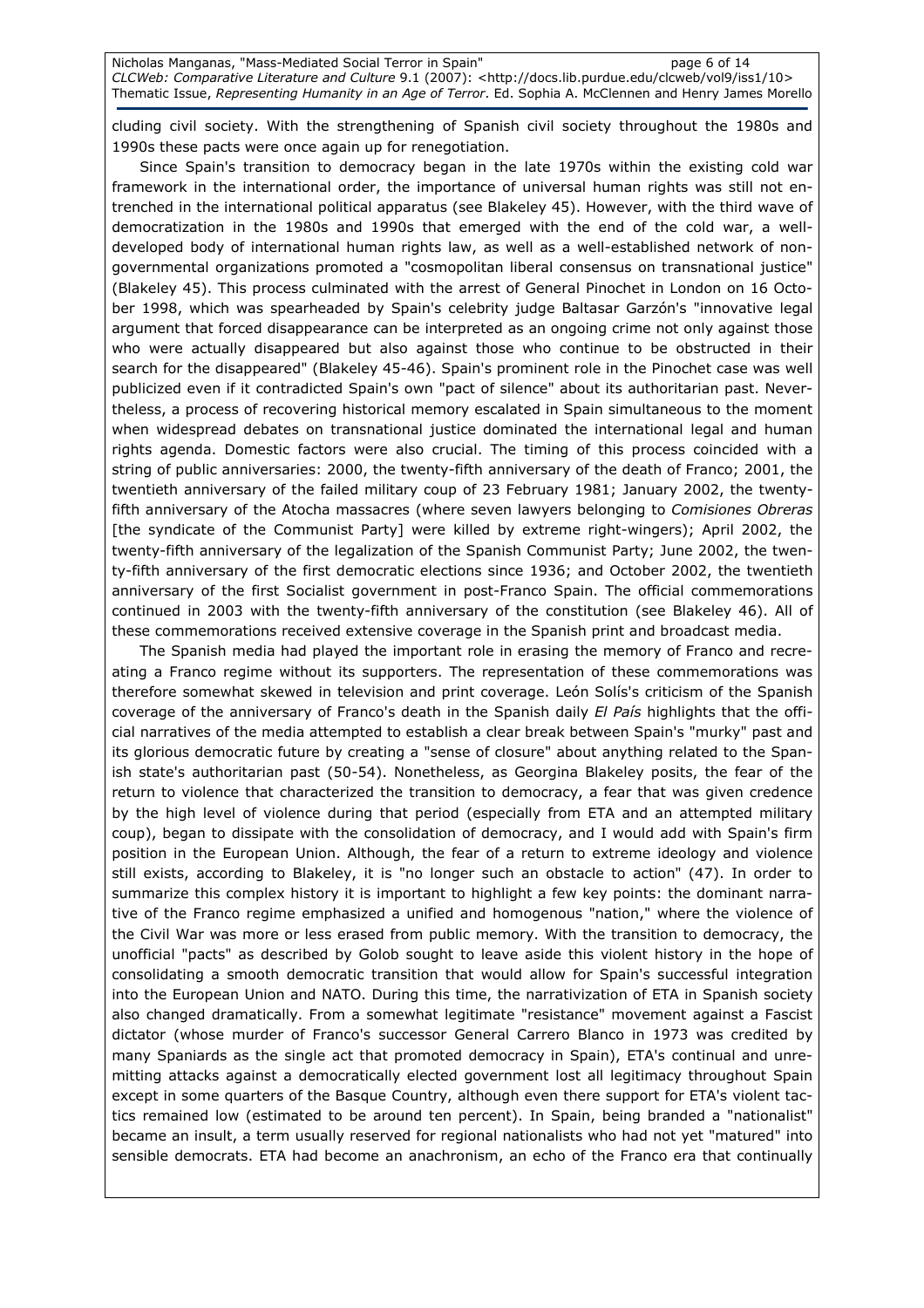disrupted the unofficial pacts of forgetting and silence. To the "new" Spaniards, Franco and ETA were two sides of the same coin.

Thus, although the concept of las dos Españas has been relatively sidelined in recent decades it nevertheless has survived in many of the dominant narratives operating in Spanish political and mass-mediated discourse. The Spanish media is one of the world's most partisan, with Spanish newspapers and radio stations flagrantly voicing their support or opposition to one of the major parties with little pretense of objectivity. The Socialist government that was in power from 1982 to 1996, and which won government again after the 11 March attacks, has been narrativized by more or less all sides of the mass media as the continuation and representation of "liberal" Spain, whereas the opposition Popular Party is accorded the "traditional" Catholic values that represent the historical "conservative" Spain. Even though these narratives persisted in the media, the politics of compromise that until recently dominated the post-Franco era through the "pacts of silence" as described by Golob ensured that the concept of las dos Españas was more or less neutralized. The main reason that Spain's transition to democracy was so successful was the general antipathy of Spanish citizens towards any extreme ideologies of whatever political persuasion. In the post-Franco era, therefore, the Spanish state has re-branded itself through mass-mediated narratives as a peaceful and democratic state with a rightful place of belonging in "civilized" Western Europe. Since it joined in 1986, Spain has traditionally been the European Union's most enthusiastic supporter. The "murky" Francoist past is thus recast as a mere historical glitch, an anomaly in the trajectory of Spain's progressive and emancipatory history. Most Spanish people view any events that challenge this narrative with suspicion. This is why popular opinion turned against ETA in the 1980s, even though up until Franco's death, many Spaniards considered ETA as engaged in a legitimate fight against a fascist regime. Even public revelations in the 1980s that the Spanish state was using "terrorist" tactics to fight Basque separatists failed to send the anticipated shock waves across Spanish society that many political elites expected. This is also why, in my view, Spain had the highest number of people of any congruent country opposed to the invasion of Iraq in 2003 (up to 91% according to some polls). Perhaps no other state except Japan in the post-war era has erased so successfully violence from its popular state narratives. This process of political compromise on issues ranging from counter-terrorism to immigration continued all the way into the 1990s and only began to break down with the PP's second term in office (2000-2004). Thus, although the concept of las dos Españas has always been present, it has also been negated by the realities of the political climate in Spain. This all changed in the post 9/11 era in Spain with the 11 March attacks and as we will see with the recent announcement of a "permanent" ceasefire by ETA.

The Spanish electorate's deep distrust of any party whose roots were traceable to the Franco dictatorship was particularly evident in the 1989 elections where the Socialist party under the leadership of González managed to win exactly half the seats in parliament, despite a series of corruption scandals that had more or less discredited the Socialist government. In the early 1990s the PP eventually emerged as a strong political party when Spain rapidly consolidated into a two-party system of government. In 1996 the conservatives won government democratically for the first time since the end of the Franco dictatorship. For many scholars, the fact that a right-of-centre conservative political party was democratically elected in Spain was the final step in the consolidation of Spain's transition to democracy. Many had feared that Spain would become a one-party state after the Socialists had won five successive elections. When the PP came to power with the elections of March 1996 Aznar was well aware of the deep fears that a right-wing government would arouse, and he is said to have told his inner circle that "the first PP administration would tread softly, and only implement rightist policies the second time around" (Woodworth 11). The PP gained the support of both the Basque Nationalist Party (PNV) and the dominant nationalist grouping in Catalonia (CiU). However, the PNV quickly withdrew its support. After the assassination of a young PP councilor, Miguel Ángel Blanco, in July 1996 by ETA, resulting in mass demonstrations throughout Spain and the Basque Country in an unprecedented display of democratic unity, the PNV "quickly began to suspect that the PP was beginning to use the struggle against ETA as a battering ram against Basque nationalism in general" (Woodworth 11). The PP quickly discovered that a tough antiterrorist policy would be a magnet for votes. It was also evident, according to Wood-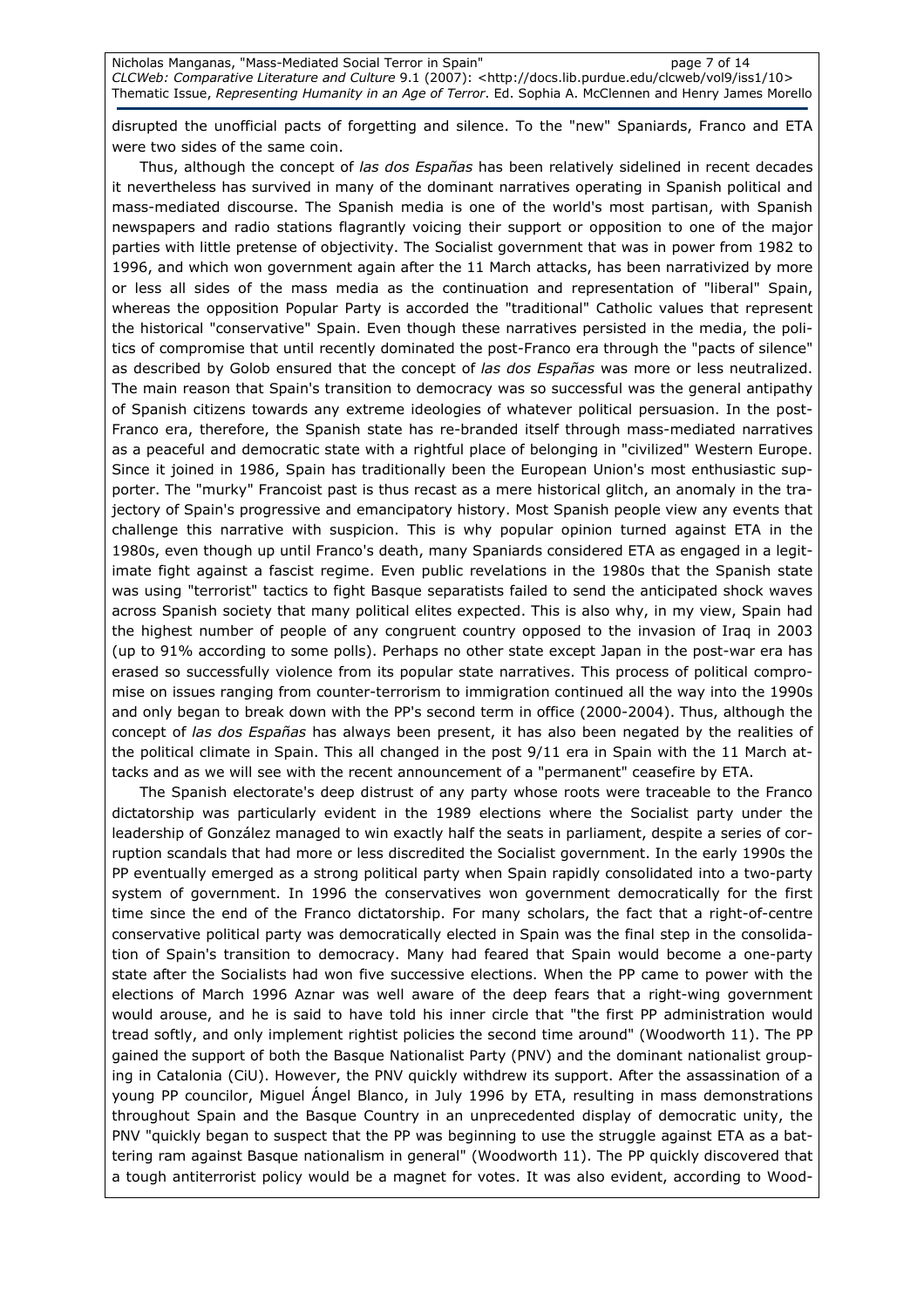Nicholas Manganas, "Mass-Mediated Social Terror in Spain" page 8 of 14 CLCWeb: Comparative Literature and Culture 9.1 (2007): <http://docs.lib.purdue.edu/clcweb/vol9/iss1/10> Thematic Issue, Representing Humanity in an Age of Terror. Ed. Sophia A. McClennen and Henry James Morello

worth, that "many Spaniards, both intellectuals and ordinary people, felt that Basque nationalism, perhaps the Basque language itself, constituted a social sea in which the terrorists could swim with ease" (Woodworth 11). To complicate things further, a young Madrid audience at a concert in commemoration of Blanco booed when a performer sang in Catalan. According to Woodworth, "overt Spanish nationalism which had dared not speak its name for years because of its association with Francoism was set for a revival" (Woodworth 11). But Aznar and his advisers saw that while a "bash the Basques" strategy might fail in the Basque region itself, it was enormously popular in most of the rest of Spain (Woodworth 12). Woodworth claims in Spain Changes Course that a reliable, but private, source revealed that one of Aznar's senior ideologues secretly admitted that ETA's attacks actually served the PP's interests because "if the violence ended, the party could no longer refuse to negotiate a new deal with the PNV. Such negotiations … would undermine the unity of Spain. [Aznar] … would prefer to endure a degree of terrorist activity … rather than cede any more ground to Basque nationalism" (Woodworth 12).

As a victim of an ETA attack himself, Aznar defined the PP's antiterrorist policy with the phrase, "within the law, but with all of the law" (Woodworth 12). And when all of the law was not enough, he changed the law, banning ETA's popular political front, Batasuna, and a number of satellite groups on the grounds that they did not condemn ETA's attacks (Woodworth 12). In that political climate anyone who opposed the law was likely to be branded as an ETA sympathizer. Meanwhile, Aznar discovered "Constitutional Patriotism" during the PP's second term in office, bringing him into conflict with much of the Spanish left, Catalan, Galician, and Basque nationalists and even regionalists from his own party. According to Woodworth, "It would seem self-evident that a constitution that was drawn up under the shadow of dictatorship, with the army rattling sabers from the wings, might be in need of reform a quarter of a century later, when democracy had put down much deeper roots" (14). Yet the PP insisted that any move to seriously overhaul the constitution would endanger both the unity of the state, and the democratic system itself (Woodworth 14). Aznar's opponents not only faced the prospect of a revived Spanish nationalism under the banner of the sacredness of the constitution and a shift in foreign policy but also the innovation of a monthly ceremony of homage to the Spanish flag, attended by the chiefs of staff and minister of defense. For many on the left, the PP's second term came to symbolize a deepening authoritarian atmosphere (14). As Spain's only significant conservative party, the PP is also the only main link to Spain's Francoist past. Such a link, however, is tenuous in a country in which Franco is defended publicly by few people. Nevertheless, Paul Preston explains that there are some figures in the PP who either do not condemn Franco very clearly, or condemn him "in a way so relative, so timid, so respectful, that their condemnation seems to spring more from necessity, hypocrisy or fear, than from conviction" (2). Although I do not wish to suggest that the PP in Spain is merely the democratic equivalent of the Franco regime, a clear continuation of Francoist narratives of the Spanish nation is evident in PP rhetoric and policies. Like Franco, the PP perceives devolution of central power to the Spanish regions as unacceptable. Similarly, the PP regards its political opponents as "traitors" of Spain (for among other things negotiating with "terrorists"), while all political dissenters are "enemies" of the state. The PP is also more outward looking in its foreign policy by aligning itself strongly with the USA (instead of the EU like the previous and successive Socialist governments) and wants Spain to regain her status in the international system (a status that many conservative elites lament was destroyed when Spain lost its last remaining colonies in the Spanish-American War of 1898). The PP thus operates politically with contradictory narratives. On the one hand, it continually expresses ambiguous views on the Franco dictatorship (this has most recently been demonstrated in 2006 with many PP politicians and supporters claiming that Franco's uprising was "justified" due to the excesses of the Second Republic); strongly criticizes the delegation of more power to Basque and Catalan regionalists, yet campaigned for more powers for Valencia and the Balearic Islands, two regions where the PP is in power. On the other hand, the PP claims to defend democracy against "ideologues" (i.e., radical leftists or Basque and Catalan nationalists who want to "Balkanize" Spain). The PP thus represents a logical and moderate continuation of the Franco regime without that regime's outlandish excesses. The PP promotes "order" to the electorate by pointing out the potential "disorder" and havoc that its Socialist opponents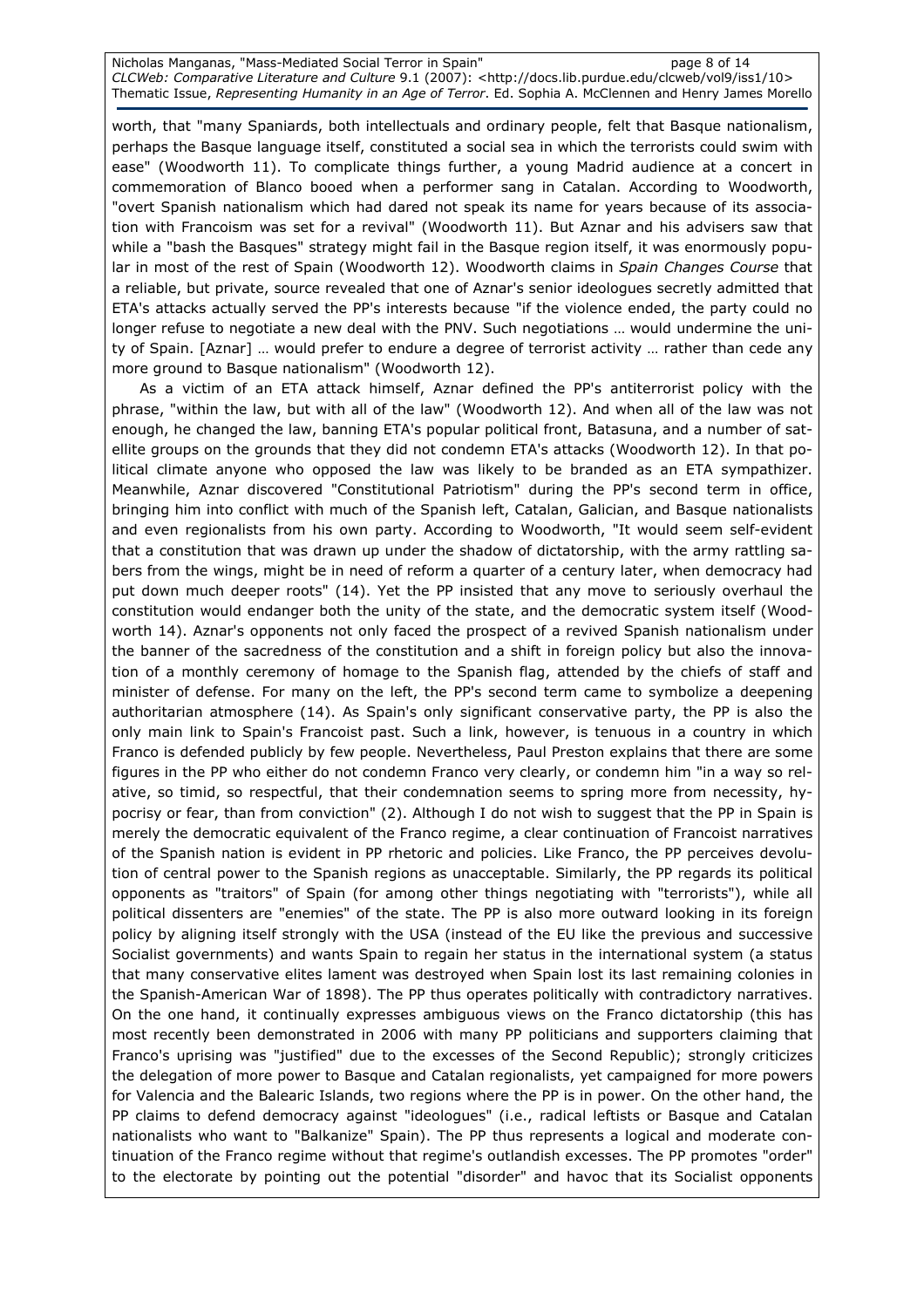Nicholas Manganas, "Mass-Mediated Social Terror in Spain" and page 9 of 14 CLCWeb: Comparative Literature and Culture 9.1 (2007): <http://docs.lib.purdue.edu/clcweb/vol9/iss1/10> Thematic Issue, Representing Humanity in an Age of Terror. Ed. Sophia A. McClennen and Henry James Morello

could inflict. Thus, within eight years of PP rule, the great Spanish divide between right and left, between the traditionalist "deep Spain" and liberal democrats of all stripes was once again clearly evident (Woodworth 18).

 According to Jan Oskar Engene, three groups of actors are involved in a "terrorist" attack: first, the terrorists, those who employ violence; second, the victims, those who are inflicted by violence; and third, the targets, those not directly hit by the violence but influenced by observing or learning about it (15). Thus, the first group is denoted as the transmitter, the second group becomes the medium communicating a message by being direct recipients of violence, while the third group is the recipient of that "violent" message. According to Engene, conceiving terrorism in this way implies that "there is a triangular relationship between the terrorists, the victims they inflict violence upon and the audience(s) they want to communicate a message to" (Engene 15). If we try to translate the train bombing in Madrid into Engene's model we can determine that the medium communicating the message consisted of the Spanish citizens who were killed and injured in the attacks. When we ask who the transmitters and the intended recipient(s) were, though, we encounter inevitable problems. Most so-called terrorist attacks (especially since 9/11) are characterized by their ambiguous nature. In the immediate aftermath of an attack it is difficult to determine either what the motives were or who the perpetrators were. In order to gain some sense of perspective, people understandably turn to the mass media for, as Engene argues, the media "will have to report what has happened and connect the violence to those responsible for it" (16). Engene also points out, however, that terrorists do not have mediating control over the political message that is generated by their actions. The message is further complicated by state and government law enforcement officers who also have the opportunity of influencing the message (Engene 17). In order for a terrorist message to be transmitted successfully it must, at the very least, challenge the narratives of the state. In The Spirit of Terrorism Jean Baudrillard argues that the 11 September attacks on the World Trade Center in New York represented "the absolute event, the 'mother' of all events, the pure event uniting within itself all the events that have never taken place" (4): the terrorists were successful in communicating their message because the two towers of the World Trade Center were ideal embodiments of the "definitive" order. The collapse of the two towers thus represented the destruction of that order (whether it was Western Civilization or US-dominated globalization) (Baudrillard 6). For Baudrillard, then, terrorism can only succeed when it has symbolic currency and resonates on a global narrative level. Or rather, terrorism can only communicate its message when it disrupts a mythological narrative. This explains why the ramifications of 11 September have been so significant that even scholars such as Francis Fukuyama who once hailed the end of history now concede that history has once again started. The point is that we can only speculate on what the message is, a message that is constantly being filtered and rearticulated by the media and re-narrativized on a daily, if not hourly, basis on BBC, FOX, CNN, and other mass-mediators of the news. Indeed, the message is constantly being rearticulated differently and in unique ways throughout the world.

Patricia Mellencamp's analysis of how television news operates in times of shock and trauma is apt for any analysis of mass-mediated social terror. According to Mellencamp, coverage of traumatic incidents breaks into the normal schedules of television time by disrupting regular, repetitive time (684). In this break, the possibility of a revolutionary moment occurs in the very disruption of regularity. To avoid that possibility, television acts to normalize and regularize the catastrophe (684). This is done by endlessly replaying coverage of the catastrophe. The September 11 attacks are emblematic of this process, given that the constant televisual replaying of footage of the planes crashing in to the twin towers synthesized the event into a kind of "normality." Mellencamp argues that television news explains such catastrophes in order to reduce audience anxiety: "television promises shock and trauma containment over time via narration of the real" (254). The process of mass media TV coverage is in effect a construction of a narrative. The events of 11 September and 11 March are pertinent examples: at first reports were uncertain as to what was happening, but they gradually shaped into a coherent "story" about what was occurring. The narratives that emanate from the media (and not just television) during times of catastrophe and crisis are not neutral. Such narratives have a cumulative and regularizing effect on audiences. Such a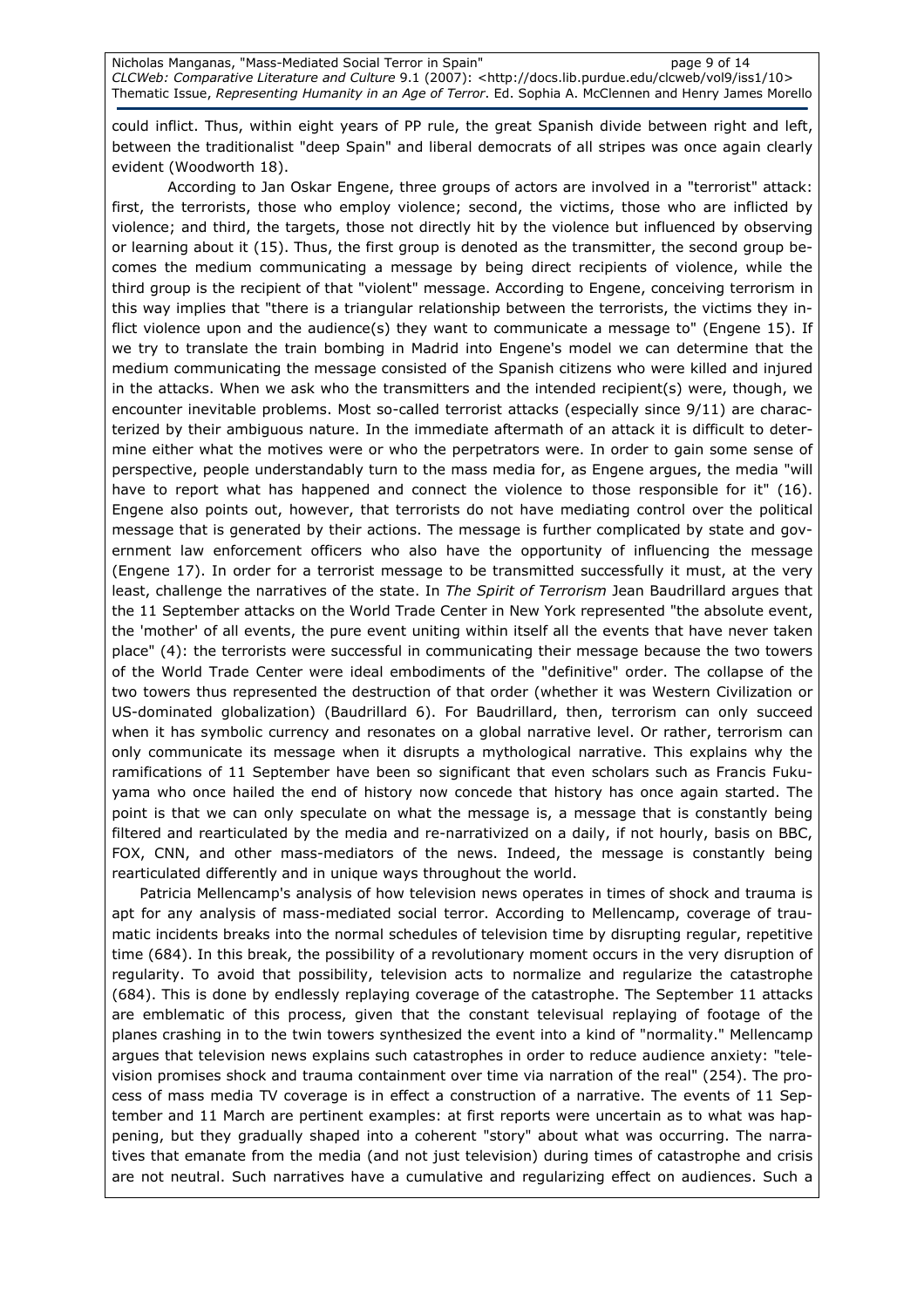Nicholas Manganas, "Mass-Mediated Social Terror in Spain" and page 10 of 14 CLCWeb: Comparative Literature and Culture 9.1 (2007): <http://docs.lib.purdue.edu/clcweb/vol9/iss1/10> Thematic Issue, Representing Humanity in an Age of Terror. Ed. Sophia A. McClennen and Henry James Morello

process is not meant to imply that viewers are passive, as is often asserted in traditional media theory, but rather that these narratives help to reinforce and normalize certain specific narratives of identity (both individual and group). As the coherent story emerges and evolves in the news media it tends to fit into the parameters of state-sanctioned discourses. These discourses are by no means absolute, but they serve as a kind of framework in which political and cultural narratives operate. The mass-mediated narrative therefore constitutes a form of biopower in the sense that it is projected upon the population -- the multiple body with so many heads. The aim is to regulate and regularize threats to and from the population by attempting to explain away the random element inherent in society, in this case the "terrorist" attack. This narrative containment is especially the case with television news, since it represents discontinuity in an otherwise continuous system. According to Mary Ann Doane, television "has been conceptualized as the annihilation of memory, and consequently of history, in its continual stress upon the 'nowness' of its own discourse" (227). In a modern state such as Spain that has so effectively erased the story of violence out of its (official) narratives, the 11 March attacks were an overwhelming discontinuity that threatened the stability of the post-Franco pacts of compromise in Spanish political culture and society.

In the preceding months before the Spanish national election, the apparent success of the war on Iraq had put the issue on the back burner of Spanish politics. As the March elections approached, opinion polls consistently indicated that the PP would coast back to power, though it would probably not repeat its overall majority (Woodworth 20). But on 11 March, three days before the election, ten bombs exploded in and around Madrid's Atocha station, killing 191 people and wounding another 1,500. In Politics out of History, Wendy Brown argues that when constitutive cultural and political narratives are disturbed and undermined, insecurity, anxiety and hopelessness washes across the political landscape (5). This is the precise scenario that the conservative Partido Popular government found itself in the three days between the March 11 attack and the 14 March national election in 2004. Any political party (especially when in campaign mode) communicates to the electorate a narrative that it hopes will convince the people to elect it into office. The effectiveness of this narrative is naturally challenged during times of national crisis. Yet it is conventional wisdom that people usually give their governments certain leeway during times of crisis or social terror. The 11 March attacks need not have spelled political disaster for Aznar and the PP and it could be argued that the attacks might have presented the incumbent government with an opportunity to solidify its electoral position. So why did the PP's narrative blaming ETA backfire? A brief chronology of the three days in question follows to shed light on how the attacks intersected with contested historical narratives.

At 13.30 p.m. on 11 March, just hours after the attacks, the Interior Minister Ángel Acebes claimed that there was no doubt that ETA was responsible. It is not surprising that the PP initially accused ETA for the 11 March attacks and continued to do so until the day of the election. ETA certainly had both the motive and a history of attacks in Madrid (including railways), and was, for the most part, the only significant "terrorist" group active in Spain (other groups like GRAPO, the military wing of one of Spain's Communist parties) were by comparison minor players and did not provoke the same levels of outrage as "nationalist" ETA did). But the according of blame to ETA did ignore the fact that ETA had never launched an attack on such a scale since its inception in 1959, favoring instead target assassinations. Moreover, ETA had been severely weakened in recent years after successful joint operations between Spanish and French police departments.

The former Director of News for Cadena Ser and the editors of El Mundo and El País claim that Aznar called them on the day of the attacks with his personal assurance that ETA was indeed responsible. The foreign minister also instructed the entire diplomatic corps that the bombers were domestic terrorists. Even the United Nations statement condemned ETA, the first time such a document had attributed blame to a specific group. The result of this government maneuvering was more or less successful and most Spanish media, including the left of centre El País, mentioned ETA in their initial headlines. At the next press conference at 8:00 p.m. Interior Minister Ángel Acebes did not mention that a van with Koranic verses and detonators had been found with the explosives and that these were different to the type used by ETA. At 9.30 p.m. an Islamic newspaper in London received allegedly a letter from al-Qaeda taking credit for the attack. By the evening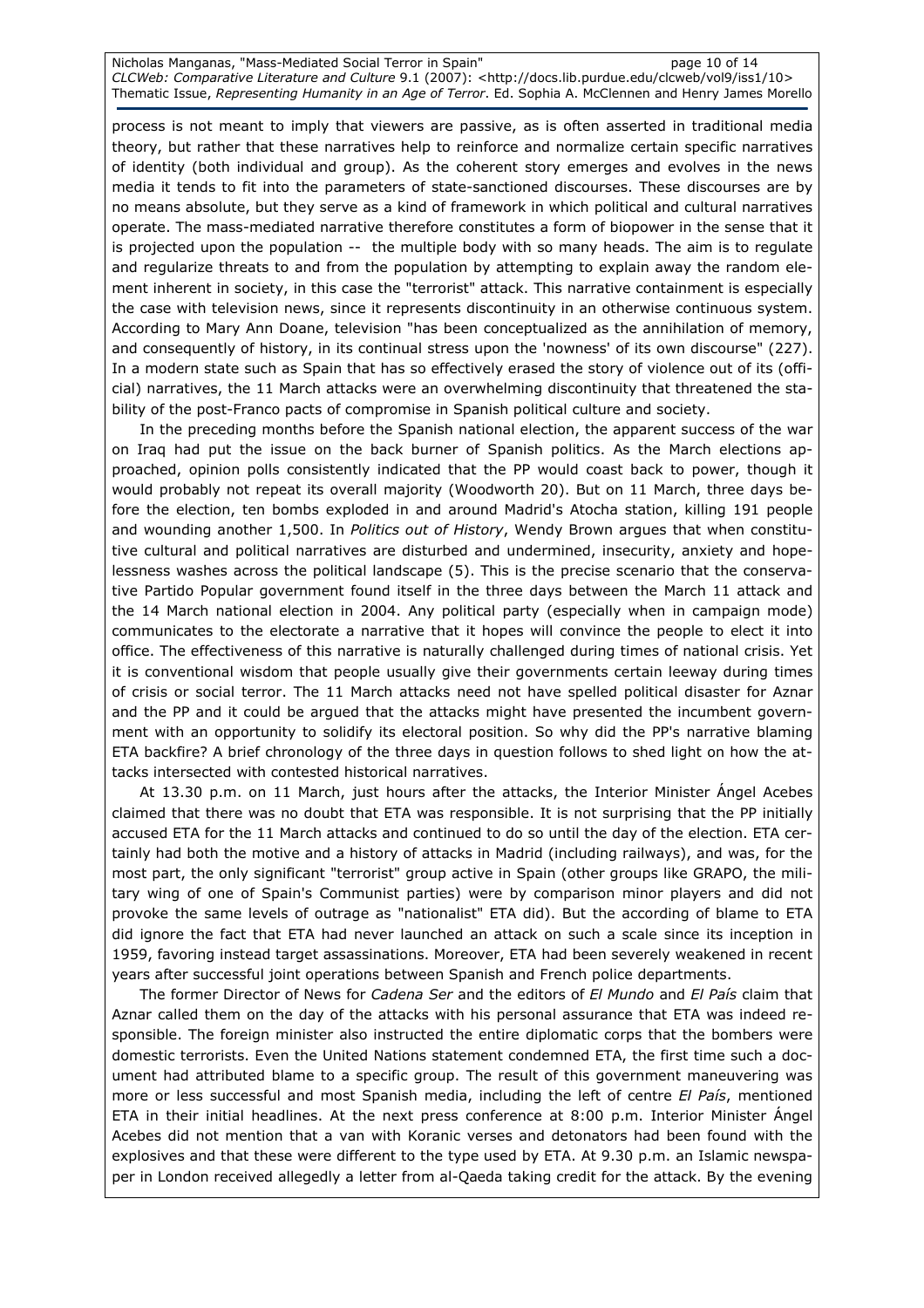Nicholas Manganas, "Mass-Mediated Social Terror in Spain" and page 11 of 14 CLCWeb: Comparative Literature and Culture 9.1 (2007): <http://docs.lib.purdue.edu/clcweb/vol9/iss1/10> Thematic Issue, Representing Humanity in an Age of Terror. Ed. Sophia A. McClennen and Henry James Morello

of the eleventh, so much material evidence pointed to an al-Qaeda link (and none at all to ETA) that Acebes was forced to concede that all hypotheses were under consideration, even though he would continue to point the finger at ETA. On 12 March, the day after the attacks, the international media was more or less equivocal on attributing responsibility to the attacks. In the UK the Daily Express declared "Britains Warned -- We May be Next," whilst US President George W. Bush stated that "we can't rule anybody out." At 6.45 p.m. on the same day, ETA confirmed that it was not responsible. The government rejected ETA's statement. The President of the Basque Nationalist Party pointed out that although ETA kills, it never lies since ETA usually wants the public to know it is responsible for the attacks it perpetrates. If ETA was the guilty party, why would it deny it when it always took responsibility for past attacks? The blame narrative also failed to take into consideration the post 9/11 context, repeated warnings from Islamic extremists against the USA's allies, and Spain's high-profile participation in the invasion of and subsequent war in Iraq. Coupled with increasing numbers of disaffected immigrants from North Africa who reside on the margins of Spanish society and are exploited as cheap labor, the idea that Islamic fundamentalists would execute an attack in Spain was not that far-fetched. Given that Spain once had an Islamic history spanning some 800 years, a source of pride for many Islamic and Spanish scholars, Spain was therefore at the nexus of world events in the post 9-11 era (in terms of both historical imaginary connections and political-military design).

With the internet and cable television, Spanish citizens had access to the international media which more or less remained skeptical about the according of blame to ETA. As a result of the misinformation or ambiguity emanating from the Spanish mass media, the people turned to a technology that the government and the big media companies could not control -- their mobile phones. The mass mobilization of people that occurred throughout Spain during those three days was orchestrated by hundreds of thousands of instant text messages. One of the first text messages that circulated among the public was: "Poisonous Information. It was Al-Qaeda. The government denies it. Pass it on!" (all subsequent translations from the Spanish are mine) ("Intoxicación Informativa. Ha sido Al-Qaeda. El gobierno lo niega. Pásalo!"). Other messages called for demonstrations outside the PP headquarters. At 8.00 p.m. on 12 March the police arrested five men (three Moroccans and two Hindis) which led to another SMS: "2 Hindis and a Moroccan arrested. Did you know?" ("Detenidos 2 Hindús y un Marroquí. Lo Sabes?"). Although for the most part television stations were following the government line, radio talk shows on 12 March had begun discussing the theory that the attacks were linked to the war in Iraq. News about the spontaneous demonstrations in Madrid led to protests throughout Spain. The PP government blamed the radio station SER for the mobilization and the PSOE for initiating the text messages (although the Socialists deny they were behind the text messages). By Friday night the latest text message read: "Against the PP's coup d'état. Everyone at Sol at 12 in the Puerta del Sol. Pass it on!" ("Contra el golpe de estado del PP. Todos en Sol a las 12 en Puerta del Sol. Pásalo!"). Mariano Rajoy, Aznar's chosen successor, called the protests illegal, illegitimate and antidemocratic. In response, placards at the demonstration read: "The voice of the people is not illegal" ("La voz del pueblo no es ilegal"). The PP government understood by the Friday night that people were not demonstrating against ETA, but were chanting "Who was it?" and then, "Your war, our blood!" Finally at 1.15 a.m. in a press conference Interior Minister Acebes stated that TeleMadrid had received a video spoken by an Islamic fundamentalist with a Moroccan accent taking responsibility for the attacks. Yet at lunchtime that day, the foreign minister was still telling the BBC that the trail to ETA remained hot.

Yet, what is important here is not to determine whether the PP manipulated the media or not, but, rather, to understand why the PP narrative failed to convince the majority of Spanish people of its "realness"? Or perhaps, more simply, why did the PP government insist on such an elaborate "narrative"? This question is particularly interesting considering that most of the Spanish media was reporting the government line with little questioning. Three days before the election, the PP government understandably did not want to admit that the Madrid attack had anything to do with the wider war on terrorism. Spain's participation in the war in Iraq was controversial enough, but the government was loath to admit the possibility that somehow Spain was being punished for it. After all, the message that the PP promoted to the Spanish people was that the government was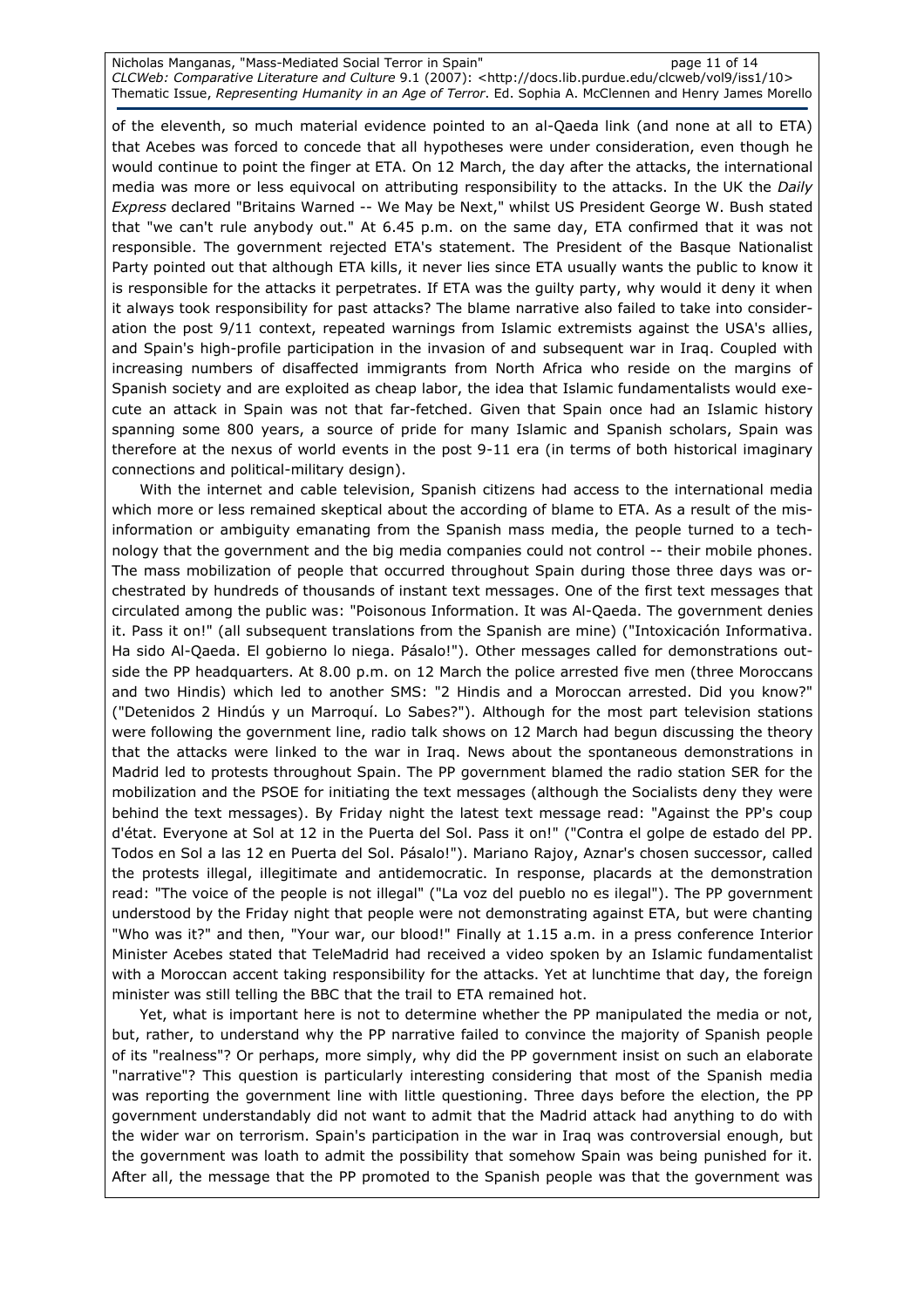Nicholas Manganas, "Mass-Mediated Social Terror in Spain" and page 12 of 14 CLCWeb: Comparative Literature and Culture 9.1 (2007): <http://docs.lib.purdue.edu/clcweb/vol9/iss1/10> Thematic Issue, Representing Humanity in an Age of Terror. Ed. Sophia A. McClennen and Henry James Morello

reclaiming Spain's past "glory." The accepted narratives in the aftermath of the 11 March attacks is that the PP government was voted out of government because it "manipulated" the flow of information by insisting that ETA was responsible. This has now become the official narrative of the new Spanish socialist government, and most of the Spanish and international media. Although much of the international community (and indeed some of the Spanish media as well) perceived the March 2004 elections as an act of cowardice in the face of the global war on terrorism, there was a general feeling in Spain that the election demonstrated the "maturity" of the Spanish people that rejected the "manipulation" of the event by the government. Paddy Woodworth, for example, also argues that the Spanish electorate responded quickly to a fast-changing and complex crisis. Spanish voters did not vote out of fear because Spanish democracy has been intimidated for more then thirty years by bombings and shootings. Moreover, the maturity of Spanish democracy was demonstrated by the Spanish police and intelligence services which refused to be misled by the government and quickly and professionally tracked down the most likely culprits (Woodworth 22). Interestingly, however, it is the Spanish conservatives who offer more insight into those three days and how the attacks intersected with historically contested narratives.

In Terrorismo y democracia tras el 11-M, Edurne Uriarte, a conservative columnist for the right-wing Spanish daily ABC exemplifies the Spanish right's perception of the 11 March attacks and the subsequent PP defeat. Uriarte argues that an emotional discourse about solidarity and the values and unity of the Spanish people against terrorism permeates the official narratives of terror in Spain and the strength of these popular narratives is such that neither politicians, the media, nor intellectuals dare to question them. According to Uriarte, the 12 March demonstrations throughout Spanish cities that were meant to condemn the attack instead became a condemnation of the government which was considered responsible for the attacks. Although the protesters claim that the people only denounced the manipulation of information by the government in the hours following the attack, Uriarte does not understand why the people wanted to know the identity of the killers and not more information about the act itself (17). For the first time in the Spanish history of terrorism, Uriarte claims, the central point was not the crime itself or its perpetrators but the role of the government naming the identity of the perpetrators immediately after the attack (29). Thus, according to Uriarte, the context of panic in the people caused this "obsession" with the "truth" –- as if knowing the identity of the perpetrators would alleviate momentarily the reality of the massacre (29). For Uriarte, when fear wins, the guilty party is no longer the aggressor but those who were meant to protect us –- the government (17). After the attacks, the people wanted to return to a life of tranquility and security. Thus, they believed that the only way to achieve this would be to eliminate the factors that had provoked Al Qaeda –- the presence of Spanish troops in Iraq. She argues that this reaction is a consequence of the role of the phantom of dictatorship that still dominates Spanish politics. Uriarte perceives the phantom of dictatorship as Spain's main weakness, leading Spaniards to want to stay on the margins of the fight against terrorism. According to Uriarte, the Spanish left abused this "weakness" during the 2004 general elections by accusing the PP of being the "inheritors" of Francoism. It was, therefore, not the manipulation of information in itself that caused the downfall of the PP government, but the phantom presence of social terror that still permeates Spanish political discourse. The PP government had obviously underestimated the extent to which its re-orientation of government policy did not coincide with the modern post-Franco narratives of the Spanish state. The transition to democracy in the late 1970s was successful because of the various pacts of compromise, on the one hand, and the unofficial policy of "forgetting" the "ghosts" of the past, on the other. The PP failed to adhere to one of the key rules in political campaigning: to convince the electorate. The PP did not recognize the profundity of the narratives of compromise that still operate in Spanish political society. Nor did the PP recognize that violence had been erased as a noble trait of Spanish identity. The PP continued to promote the historical narratives of Francoism in a "nation" caught between forgetting the past and recuperating the memory of the victims of the past. In an international context of transnational justice that the Spanish judicial system had helped spearhead, the narrative that the PP wove was a political miscalculation.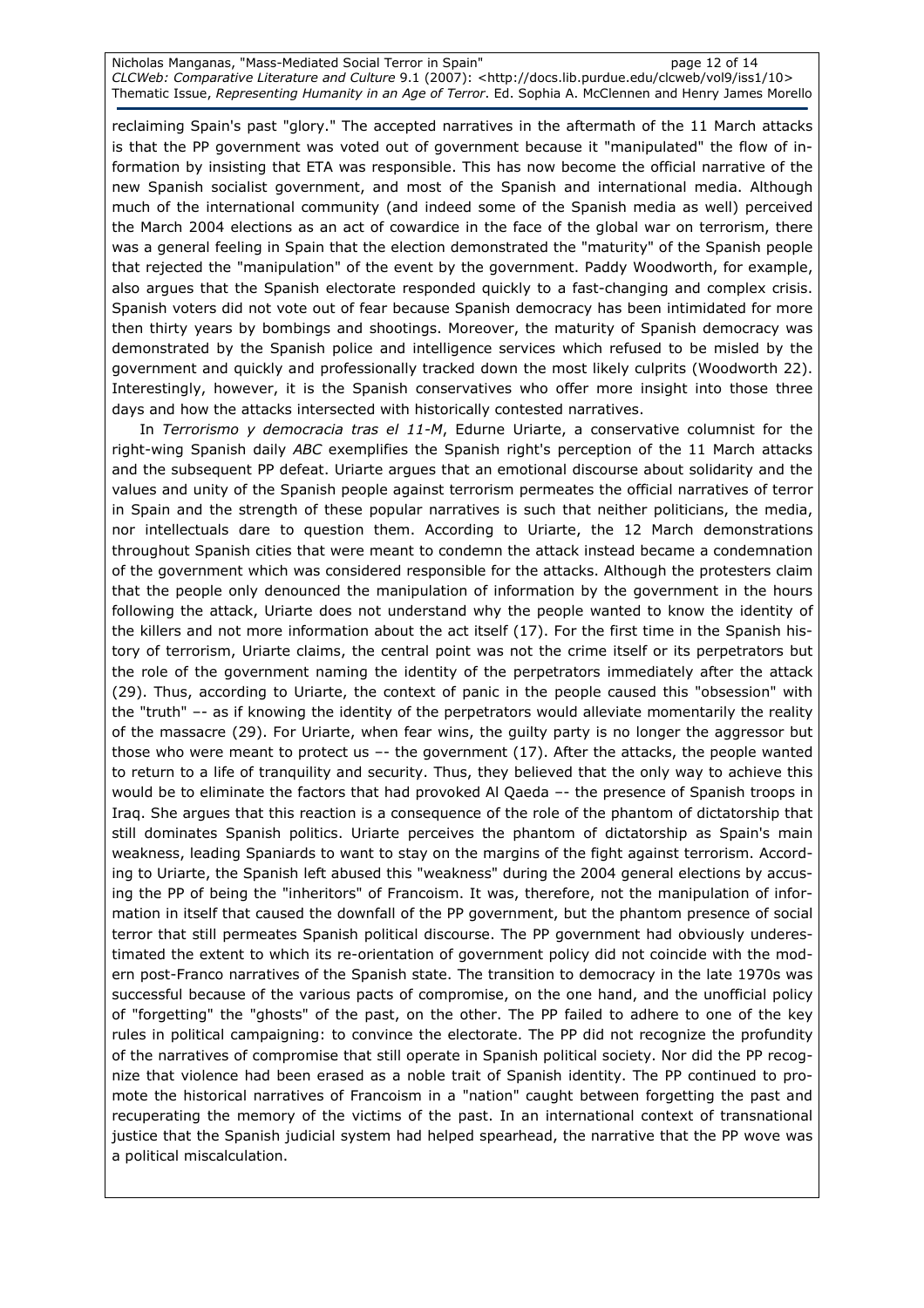Nicholas Manganas, "Mass-Mediated Social Terror in Spain" and page 13 of 14 CLCWeb: Comparative Literature and Culture 9.1 (2007): <http://docs.lib.purdue.edu/clcweb/vol9/iss1/10> Thematic Issue, Representing Humanity in an Age of Terror. Ed. Sophia A. McClennen and Henry James Morello

Terror as a concept is elusive and the best way to understand events and the representation of humanity is through narratives. Analyzing narrativization highlights continuities with the past and also reveals where discontinuities or disruptions in and to history exist. Studying the social function of narrativization further exposes how, unlike the 9/11 attacks in the United States and the suicide bombings in London on 7 July 2005 which galvanized society and political forces, the 11 March attacks in Madrid led to a sharp political and social fracture in Spain. Although the head of the Catalan government, Pasqual Maragall, claimed initially that "We are all Madrileños today," the political fallout of the 2004 national election has left deep scars. Therefore, the 11 March attacks offer us considerable insight into the representation of humanity in an age of terror by demonstrating that after the initial moments of unity, togetherness, and empathy with the victims, the function of terror in post 3/11 Spain destabilized long-standing national narratives. History does not always have reason, purpose, and direction. As Brown argues in Politics out of History, in the post-cold war world the past becomes "less easily reduced to a single set of meanings and effects, as the present is forced to orient itself amid so *much* history and so *many* histories, history emerges as both weightier and less deterministic than ever before" (5; emphasis in the original). Yet state institutions, as well as individuals, often operate politically as if the historical constitutive narratives of a state are infallible and perpetual. By attempting to construct narratives based on the presumption that there is only one "true" and valid history, the PP made a political blunder that cost it dearly. The disavowal of the PP and its narratives by the Spanish people was evidence that the former narratives of the Spanish state were (at least for the moment) exhausted in a state already negotiating multiple histories. The Spanish example is therefore telling in a number of ways. It demonstrates that memories of social terror (Francoism) leave a trace in the politics of the present. In times of national crisis these memories regain potency and are politicized within state-mediated discourses. In the Spanish case, the pacts of compromise that were characteristic of the Spanish transition to democracy, although still in operation, have been undermined in recent years. As a result, the PP's rhetoric in the days between the 11 March attacks and the 14 March election did not coincide with popular narratives of the Spanish state that had erased Francoist rhetoric and that now imagined Spain as a cosmopolitan and democratic member of the European Union.

 Relations between the members of the new Socialist government and the new PP opposition began on agreeable terms in 2004 with the latter's formal recognition of the Socialist victory, and the promise of a healthy approach in opposition. These cordial relations quickly became strained. The official PP narratives radically altered in the aftermath of the Madrid bombing and the 14 March elections. The PP narratives now focus on sowing doubts as to who was the so-called "mastermind" of the 11 March attack, all the while insisting that without the attack the PP would still be the government of Spain. The PP narratives also suggest that there is a connection between the electoral defeat and a conspiracy involving ETA, which proponents of these narratives argue, had everything to gain from a Socialist victory. More conspicuously, the PP intimates that the Socialists themselves have something, even a lot, to hide about what happened in those days in March. The conspiracy theory reads something like this: that the March 11 attacks were mounted by remote control by some Spanish political groups with Moroccan and French agents and executed by Basque terrorists and al-Qaeda working side by side with the blessing of the Spanish left and some news media. According to Santos Juliá writing in El País, the purpose of these narratives is to erode and undermine the legitimacy of the Socialist victory in the election. Tellingly, the repetition and the insidious nature of these narratives have elided neatly with the traditional conservative narratives of Spanish national identity. By repeating the line that Zapatero refuses to lift the veil on the whole truth (what this truth could be remains unspoken), the insinuation is that "something is being plotted - some shameful concession to terrorism, or some treacherous surrender to the enemy, or some betrayal of the unity of Spain" (Juliá, A Year of Opposition). For the PP, the Socialists are traitors "who are removing obstacles from the path of the enemies of Spain," as exemplified by the Socialist government's dealings with the regional nationalists, in their conciliatory approach to regional government, and their refusal to take legal action against the Communist Party of the Basque Country for allegedly being a political front of ETA. The PP's insistent repeating